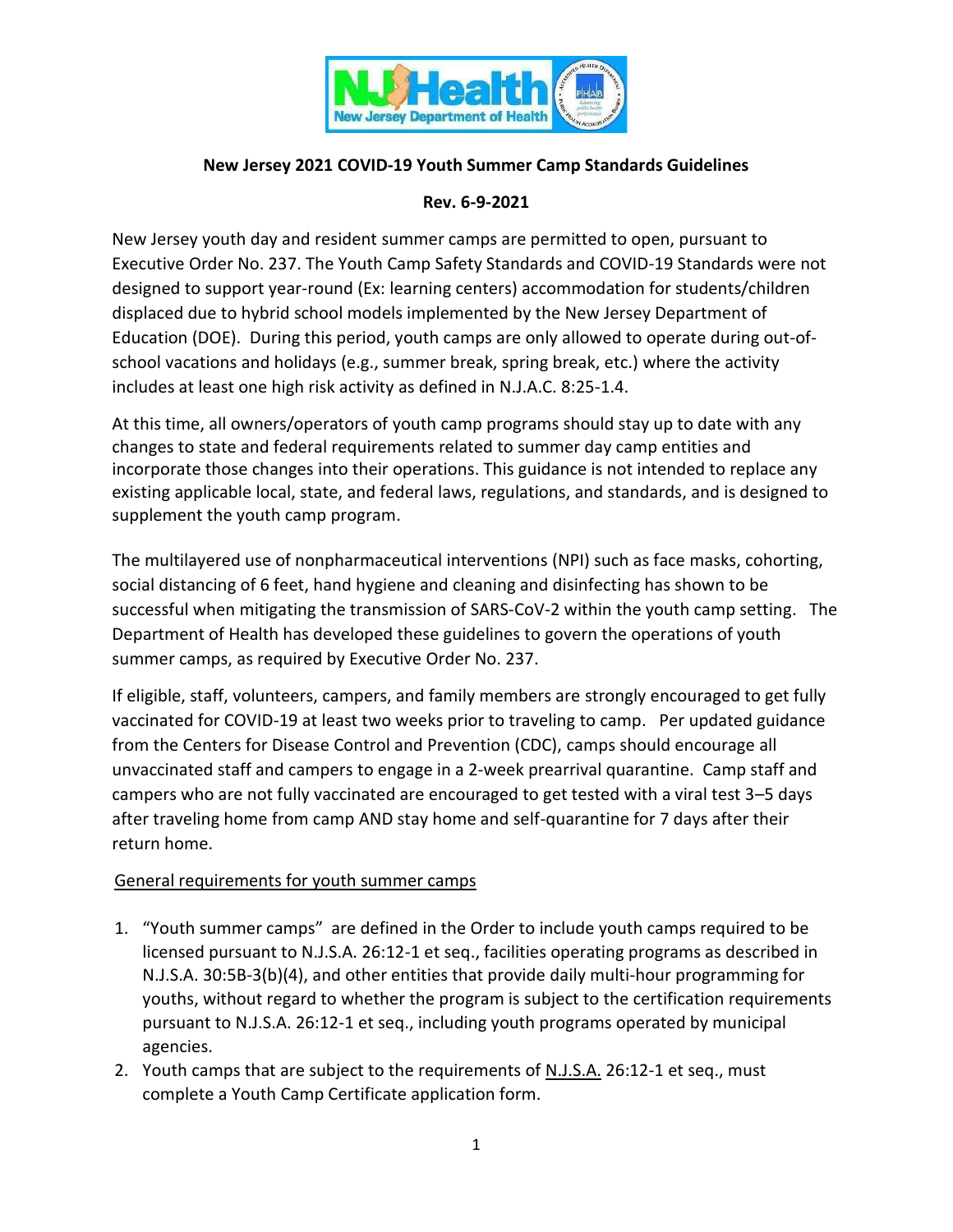

- 3. Youth camps do not include child care services designed to accommodate children displaced due to a school district virtual learning curriculum.
- 4. Licensed youth camps must meet the definition and offer at least one high risk activity, accommodate 5 or more children under 18 years of age, operate 3 hours or more over the course of 2 or more days within the same week.
- 5. Municipal public camps meeting the above definition of youth camps must comply with EO No. 237 and this guidance. The application fee for municipal camps will be waived with the following requirements: A request to waive the application fee must be submitted on the municipality's letterhead and a Youth Camp Certification application form must be completed.
	- a. Municipal public camps meeting the definition of youth camps under Executive Order No. 237 are not subject to the provisions of N.J.S.A 26:12-1 et seq., and the regulations promulgated at N.J.A.C 8:25, however, it is strongly recommended that the regulations are followed.
- 6. Youth camps, as defined in Executive Order No. 237, must develop and implement a COVID-19 Operational Plan that, at minimum, includes written policies and procedures addressing the following areas:
	- a. Training
		- i. Youth camp operator must access and review the CDC's [Youth Camp](https://www.cdc.gov/coronavirus/2019-ncov/downloads/camp-planning-tool.pdf)  [Programs and Camps Readiness and Planning Tool](https://www.cdc.gov/coronavirus/2019-ncov/downloads/camp-planning-tool.pdf)
		- ii. Camps must conduct staff training and update staff on the basic principles of emergency first aid, infection control, hand washing practices, personal protective equipment (PPE) and COVID-19 signs and symptoms.
		- iii. The health director must (1) be designated as the camp's COVID-19 point of contact, (2) be knowledgeable about COVID-19 signs and symptoms, and (3) be familiar with the following training resources:
			- 1. Training resources:
				- a. New Jersey Department of Health Communicable Disease Service (CDS) [COVID-19 Youth Camp Guidance](https://www.state.nj.us/health/cd/documents/topics/NCOV/COVID_Reopening_Camps.pdf)
				- b. [Contact Tracing Awareness Training](https://www.coursera.org/promo/covid-19-contact-tracing)
				- c. [Infection Control Resources Document](https://www.state.nj.us/health/cd/documents/topics/NCOV/COVID19_Infection_Prevention_and_Control_Resources.pdf)
				- d. Centers for Disease Control(CDC) [Suggestions for Youth and](https://www.cdc.gov/coronavirus/2019-ncov/community/schools-childcare/summer-camps.html)  [Summer Camps](https://www.cdc.gov/coronavirus/2019-ncov/community/schools-childcare/summer-camps.html)
			- 2. Monitor the [COVID-19 Activity Report](https://www.nj.gov/health/cd/statistics/covid/) at least weekly
		- iv. Camps must document in writing how age-appropriate instruction is provided to campers and their families on safe practices while attending camp, including face coverings, hand hygiene and staying home when ill.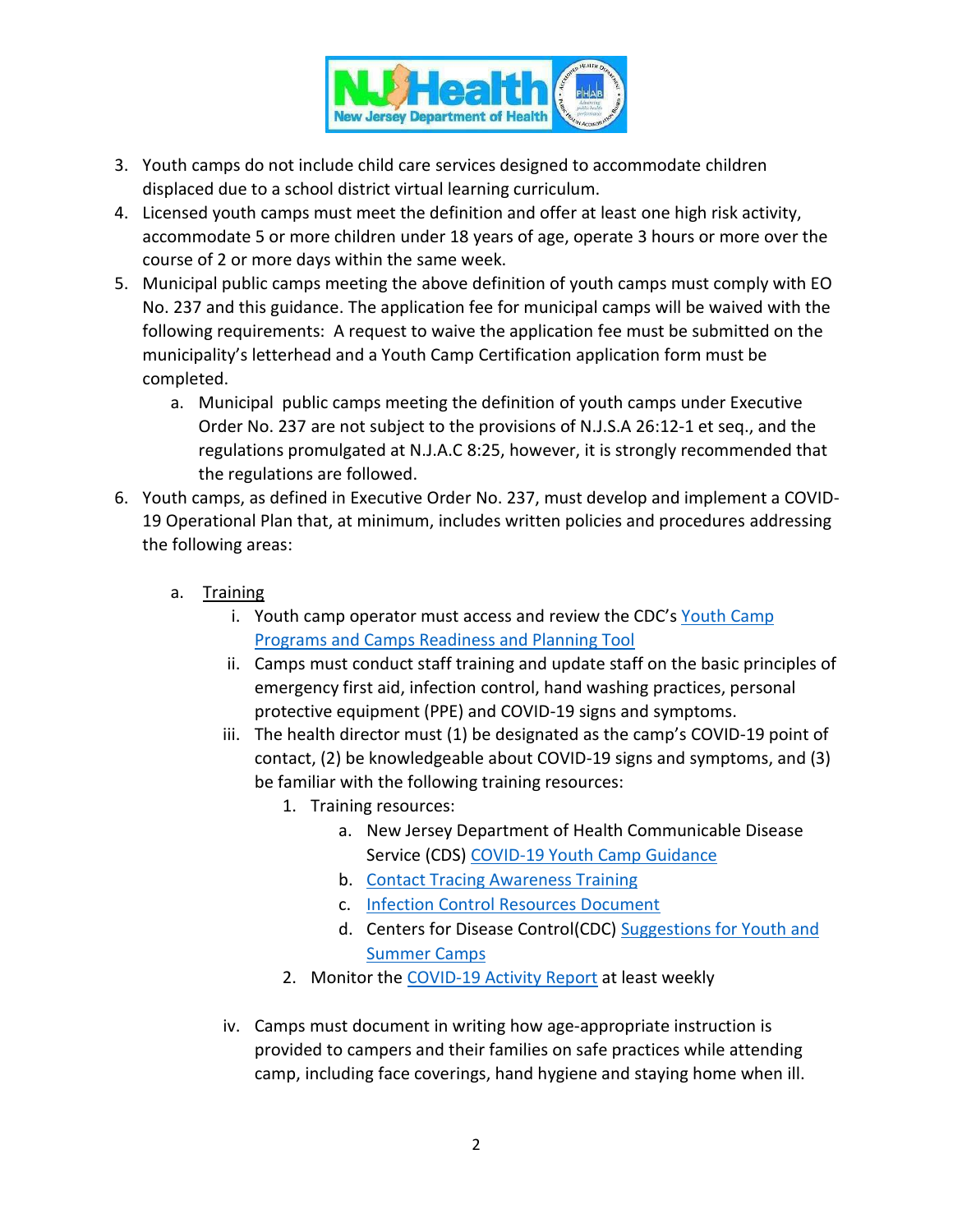

### b. Promote Healthy Hygiene Practices

- i. Teach and reinforce among all campers and staff the importance of washing hands and covering one's mouth and nose when coughing or sneezing.
- ii. Teach and reinforce use of face coverings among all staff. Staff should be reminded not to touch the face covering and to wash their hands frequently.
- iii. Staff and campers should be educated on proper use, removal, and disposal of face coverings.
- iv. Have adequate supplies to support healthy hygiene behaviors, including soap, hand sanitizer with at least 60 percent alcohol (for staff and older campers who can safely use hand sanitizer), tissues, and no-touch trashcans.
- v. Post signs on how to stop the spread of COVID-19, properly wash hands, promote everyday protective measures, and properly wear a face covering.
- vi. Provide educational materials in advance to families for sharing with campers prior to camp and reinforce awareness at staff and camper orientation and periodically thereafter for all throughout the camp experience.
- vii. Encourage, promote and prioritize outdoor activities.
- c. Screening and Admittance
	- i. Educate staff, campers and their families about when they should [stay home](https://www.cdc.gov/coronavirus/2019-ncov/if-you-are-sick/quarantine.html) and when they can return to camp.
	- ii. Create a communication system for staff and camper families for selfreporting of symptoms and notification of exposures and closures. In the resident camp setting, a communication system for camper self-reporting of symptoms and notification of exposures and closures should be implemented. Camps should provide clear and accessible directions to their camp community for reporting symptoms and reasons for absences.
	- iii. Require staff and campers who are sick or have recently had a close contact with a person with COVID-19 to stay home.
	- iv. Develop a policy for safe and respectful daily screening of staff/camper/visitor. The CDC has issued guidance on the activity available [here.](https://www.cdc.gov/coronavirus/2019-ncov/community/schools-childcare/guidance-for-childcare.html) Such screenings should be conducted in accordance with any applicable privacy laws or regulations. Confidentiality must be maintained.
		- 1. Parents/caregivers are strongly encouraged to monitor their children for signs of illness every day, as they are the "front line" for assessing illness in their children.
		- 2. Have a plan to screen students if not screened by parents prior to arrival.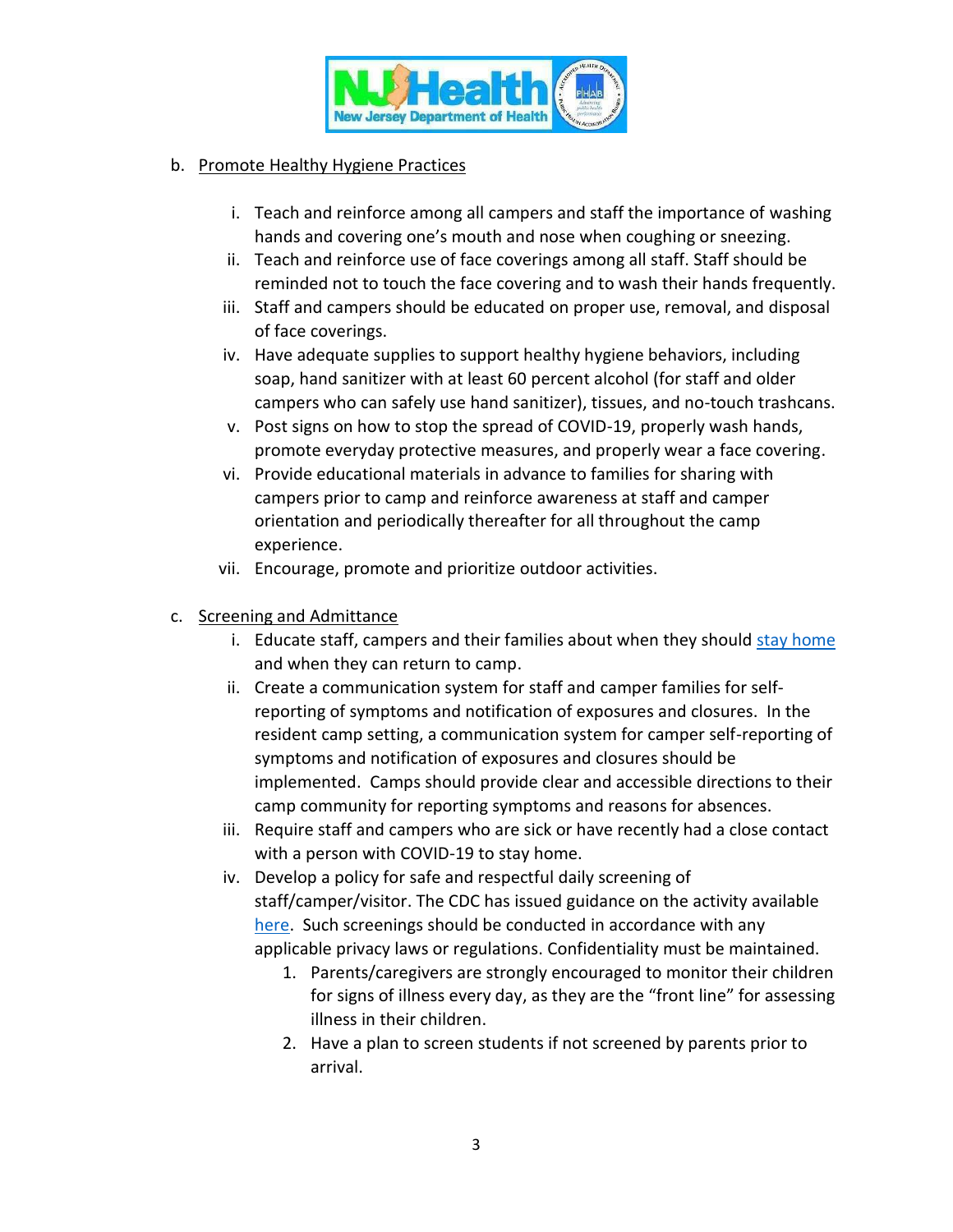

- 3. At resident camps, staff assigned for the oversight of a camper under care are encouraged to monitor children for signs of illness everyday, as they are the "front line" for assessing illness in the child.
- v. Monitor staff absenteeism and consider maintaining a roster of trained backup staff.

#### d. Face Coverings and Social Distancing

- i. Staff Masking:
	- 1. In indoor settings, unvaccinated staff must wear face masks at all times except when not practicable, such as when eating or drinking, sleeping, or swimming.
	- 2. Outdoors, unvaccinated staff are strongly encouraged to wear a mask in crowded outdoor settings or during activities that involve sustained close contact with other people who are not fully vaccinated.
	- 3. Vaccinated staff need not mask in indoor or outdoor settings.
	- 4. Camps must supply their staff with face coverings.
- ii. Camper masking: It is understood that face coverings may be challenging for campers, particularly younger campers, in an all-day setting.
	- 1. In outdoor settings campers are not required to mask, regardless of their vaccination status, but should still remain within their cohorts. Unvaccinated campers are encouraged to wear a mask in crowded outdoor settings or during activities that involve sustained close contact with other people who are not fully vaccinated.
	- 2. Indoors, unvaccinated campers are encouraged to wear face coverings at all times, but particularly when physical distancing is difficult, unless (1) doing so is impracticable, such as when a camper is eating or drinking or (2) while the individual is in the water.
	- 3. Vaccinated campers need not mask in indoor or outdoor settings.
	- 4. Face masks should not be put on any child under the age of two.
	- 5. Camps must supply campers with face masks.
- e. Infection Control and Monitoring
	- i. Youth camp programs shall implement the following prevention and mitigation strategies to slow and limit COVID-19 exposure and spread:
		- 1. Document vaccination status for fully vaccinated staff and campers.
		- 2. Stagger arrival and drop-off times or locations by cohort (group) and limit contact between cohorts as much as possible.
		- 3. Communicate and educate staff, parents, and campers in COVID-19 safety measures including:
			- a. Staying home when ill;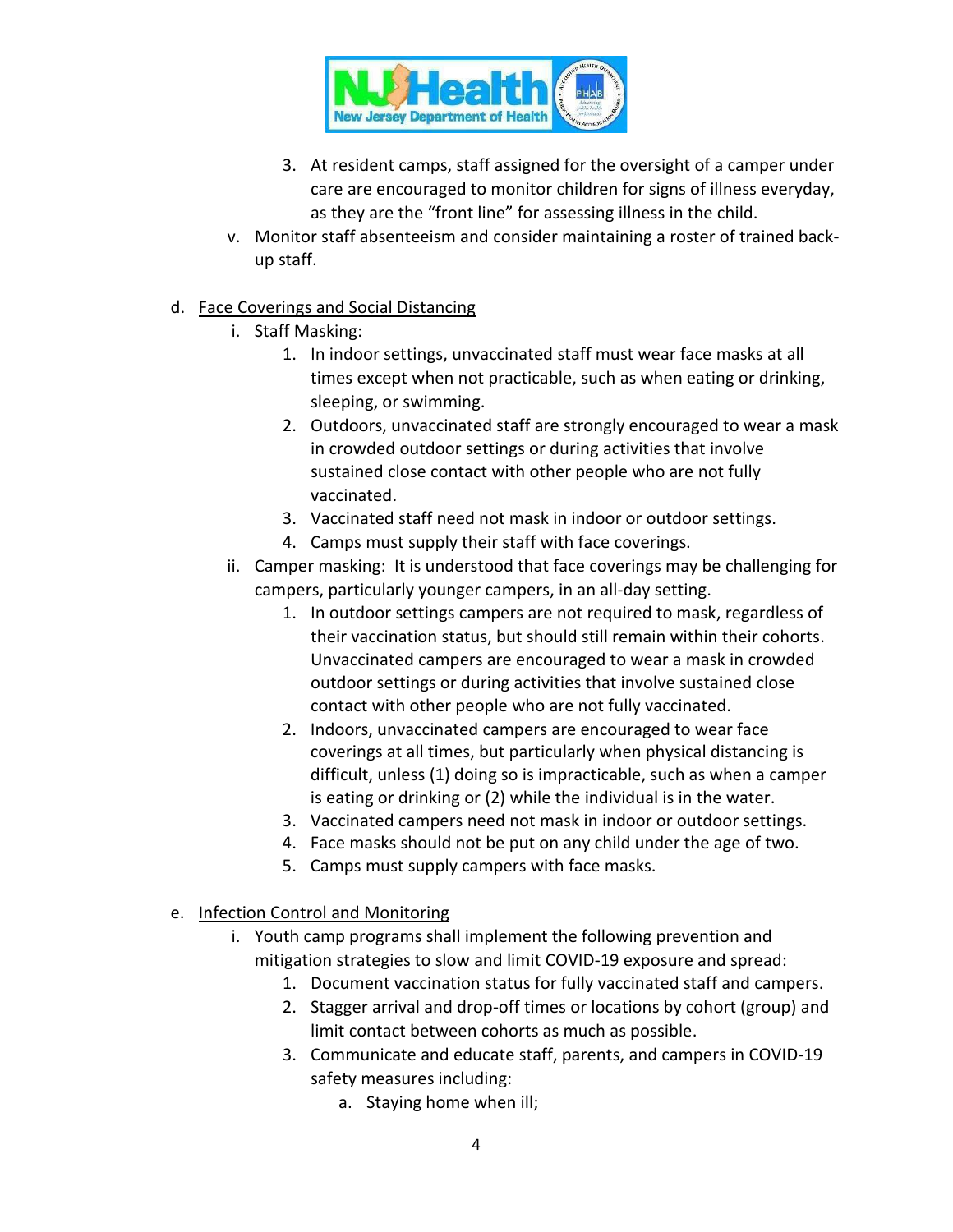

- b. Proper hand hygiene and respiratory etiquette;
- c. Wearing, removing and discarding face coverings;
- d. Reporting illnesses and symptoms to the camp Health Director or other healthcare personnel at the camp immediately.
- 4. Handwash and/or hand sanitizers stations shall be provided in numerous areas around the camp.
- 5. Document [cleaning and disinfection](https://www.cdc.gov/coronavirus/2019-ncov/community/clean-disinfect/index.html) procedures and frequencies for frequently touched surfaces, and high traffic areas such as restrooms, dining areas, and indoor areas prone to congregation using EPA approved disinfectants.
- 6. Discourage sharing of items, especially those that are difficult to clean or disinfect. If items are shared, limit use of supplies and equipment by one group of campers at a time and clean and disinfect between use.
- 7. Consider limiting non-essential visitors, volunteers, and activities involving external groups or organizations as much as possible.
	- a. Visitors are required to wear face coverings unless medically contraindicated. If a visitor refuses to a wear a cloth face covering for non-medical reasons and if such covering cannot be provided to the individual by the business at the point of entry, the youth camp must decline entry.
	- b. Avoid large group events, gatherings, or meetings where social distancing of at least 6 ft. between assigned groups and/or individuals from other groups cannot be maintained.

# f. Plan for When a Staff, Camper or Visitor Becomes Sick

Camp administrators must implement a policy in the event someone tests positive with COVID-19 or gets sick while on site with COVID-19 symptoms. The camp's COVID-19 response policy must include, at a minimum, the following procedures:

- 1. The camp must immediately separate the impacted staff or camper(s) from the other staff and campers.
- 2. If the camp becomes aware of an individual who has tested positive for COVID-19, the camp must **immediately** notify the local health authority where the camp is located. While maintaining confidentiality, the camp must also immediately notify all staff and families of campers that a confirmed case has been identified at the camp.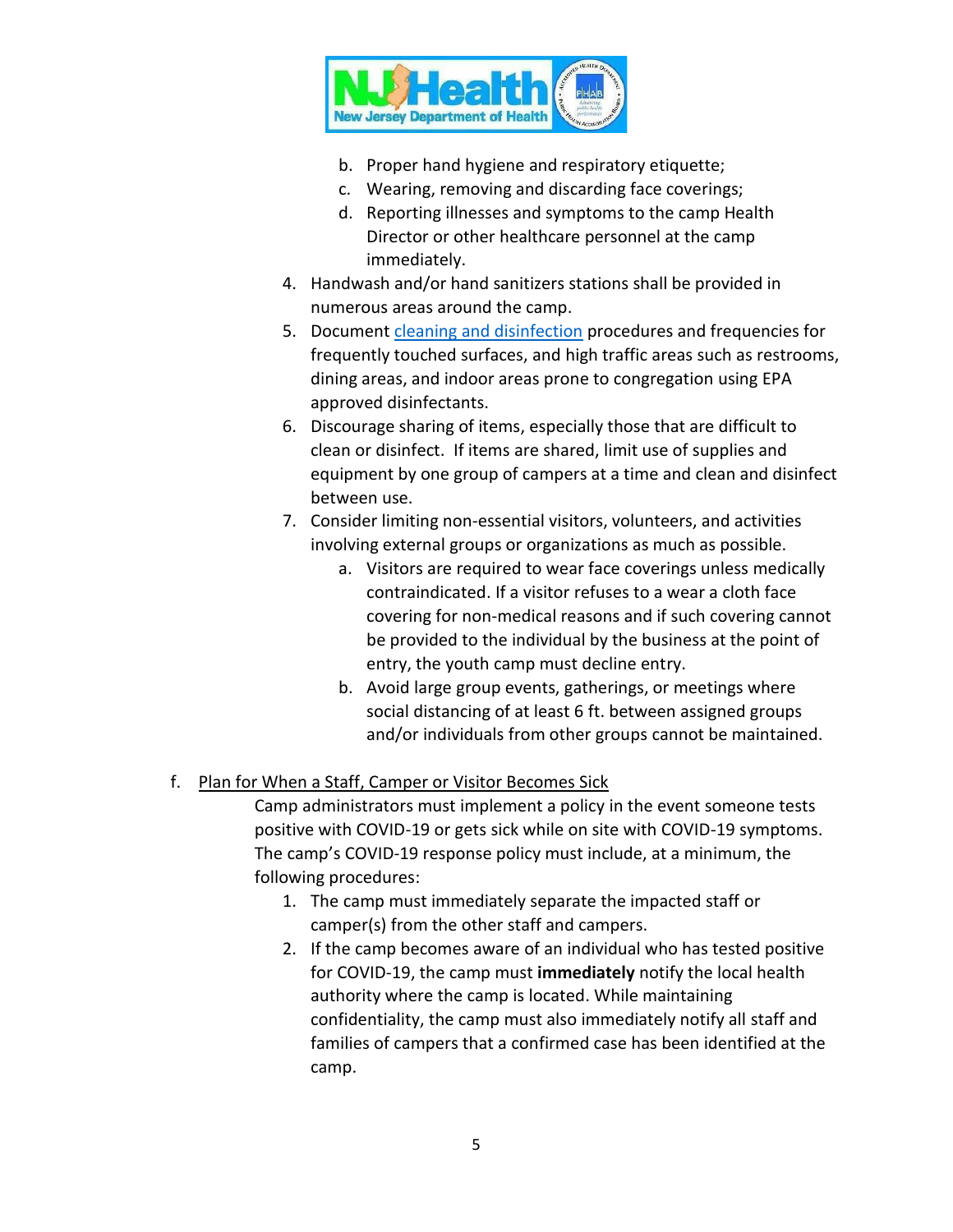

- a. Notification to the [NJDOH-Youth Camp Safety Project](mailto:youthcamps@doh.nj.gov?subject=Confirmed%20Positive%20at%20Camp) is required within 24 hours at youthcamps@doh.nj.gov.
- 3. The camp must establish a COVID-19 isolation area.
- 4. Document procedures detailing the safe transportation of implicated staff/camper.
- 5. Document procedures for contact tracing, which include maintaining records of groups/cohorts, assigned staff and daily attendance logs.
	- a. Camp administration should assist the local health department with identifying close contacts of positive COVID-19 cases.
- 6. Document policies that detail camper/staff readmittance which follow NJCDS [COVID-19 Youth Camp Guidance](https://www.state.nj.us/health/cd/documents/topics/NCOV/COVID_Reopening_Camps.pdf)
- 7. Document policies and procedures for closure due to outbreak as determined by the LHD.
	- a. Local health officials, in consultation with CDS epidemiologists, will provide direction to the camp if a closure is warranted.
		- i. The duration of a temporary closure may be dependent on several factors which will be communicated by the local health official.
		- ii. Notification of a recommended closure to the [NJDOH-](mailto:youthcamps@doh.nj.gov?subject=Confirmed%20Positive%20at%20Camp)[Youth Camp Safety Project](mailto:youthcamps@doh.nj.gov?subject=Confirmed%20Positive%20at%20Camp) is required within 24 hours at [youthcamps@doh.nj.gov.](mailto:youthcamps@doh.nj.gov?subject=Recommended%20Closure%20of%20Youth%20Camp)
	- b. Staff/campers are discouraged from attending another facility if the camp is closed due to an outbreak.
	- c. Close off areas used by a sick person and do not use these areas until after cleaning and disinfecting them (for outdoor areas, this includes surfaces or shared objects in the area, if applicable). Follow CDS guidance on [reopening after a](https://www.state.nj.us/health/cd/documents/topics/NCOV/COVID_guidance_reopening_childcare.pdf)  [closure.](https://www.state.nj.us/health/cd/documents/topics/NCOV/COVID_guidance_reopening_childcare.pdf)
- g. Day and Overnight Camp Operations where Everyone is Fully Vaccinated
	- i. Camp activities may resume at full capacity (subject to the restrictions in N.J.A.C. 8:25 where the regulation is otherwise applicable to their operations) when everyone (staff/campers) having contact with campers attending the camp is fully vaccinated. "Full capacity" means activities are no longer required to implement COVID-19 mitigation strategies regarding masking, social distancing, and cohorting. The camp operator should document the COVID-19 Operational Plan as detailed herein that establishes a plan for responding in the event of a concern regarding COVID-19. Camp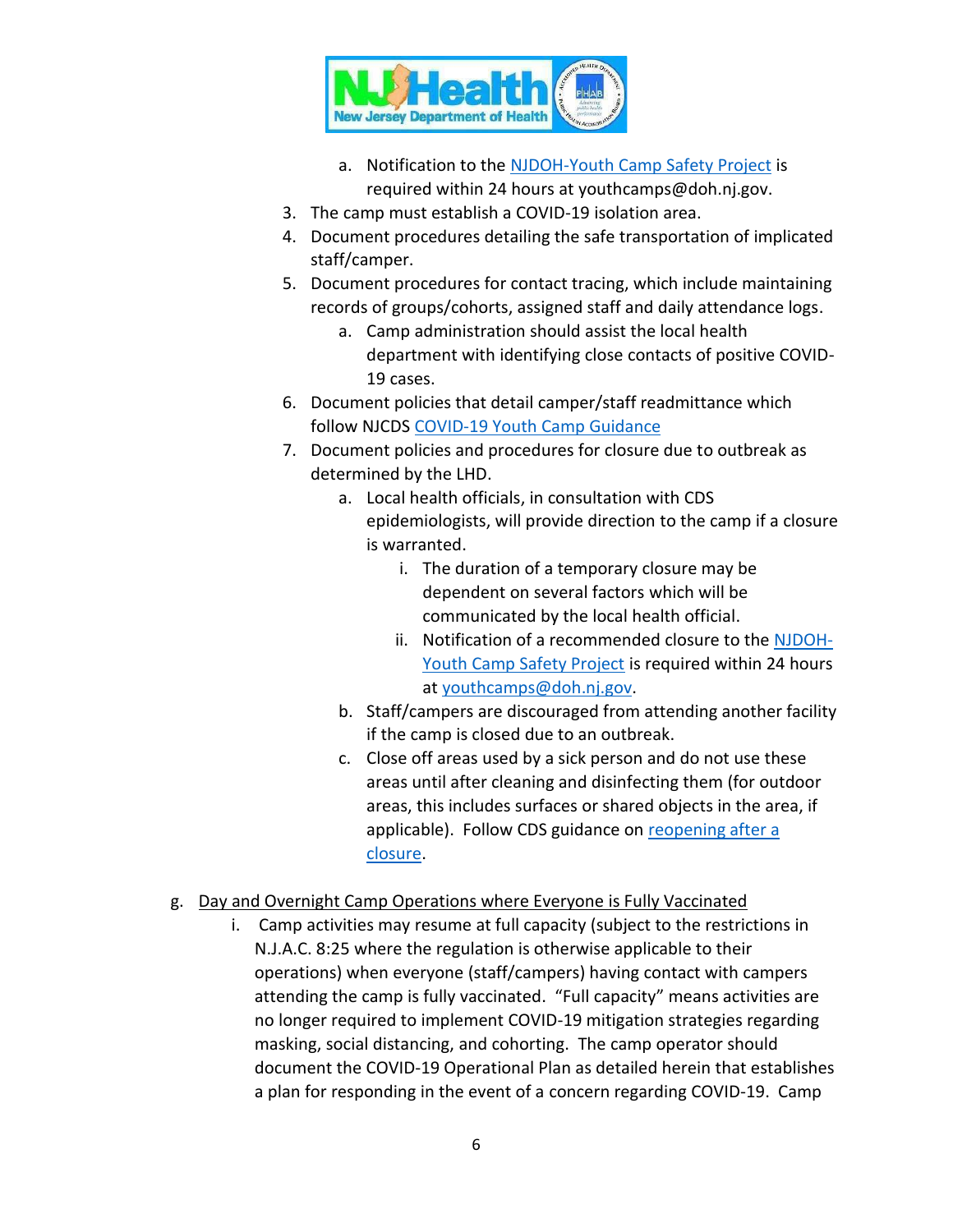

Operators may indicate 'n/a' for sections where the rules outlined do not apply to the camp community.

- ii. Vaccination status documentation must be maintained by the camp.
- h. Intensify Cleaning, Disinfection, Facilities and Ventilation
	- i. Outdoor camp activities are strongly encouraged.
		- 1. Canopy/tenting/cover accessibility is required for camps that maintain a primarily outdoor camp environment.
		- 2. Camps must have procedures in place in the event of inclement weather. Outdoor camps may move their activities indoors, as opposed to cancelling session, but should ensure properly ventilated indoor space to allow for social distancing unless the camp meets the requirements of Section G above for fully vaccinated camp operations.
	- ii. Refer to the [CDC cleaning guidance](https://www.cdc.gov/coronavirus/2019-ncov/community/disinfecting-building-facility.html) for general information.
	- iii. Clean and disinfect frequently touched surfaces within the camp and on buses at least daily (e.g., playground equipment, door handles, railings) and shared objects between uses (e.g., toys, games, art supplies).
		- 1. Document the frequency of cleaning and disinfecting of bathrooms.
	- iv. Create processes for bathroom use that encourage 6 ft. of social distancing while also protecting camper safety.
	- v. Ventilation
		- 1. Inspect and evaluate the heating, ventilation and air conditioning (HVAC) unit to ensure that the system is operating within its design specifications and according to existing building code standards.
		- 2. Conduct routine maintenance as recommended by the manufacturer or HVAC professional within the design specifications of the HVAC unit.
		- 3. Set HVAC systems to bring in as much outdoor air as the system will safely allow. Reduce or eliminate HVAC air recirculation, when practical and with expert HVAC consultation.
		- 4. Make sure the ventilation systems are serviced. If the camp does not own the building where the camp is operated, it should contact the owner and discuss and document any actions taken over the pandemic to ensure indoor air quality.
		- 5. Run the HVAC unit for at least two hours before and two hours after the facility is occupied.
		- 6. Filter(s) for A/C units must be maintained and changed according to manufacturer recommendations.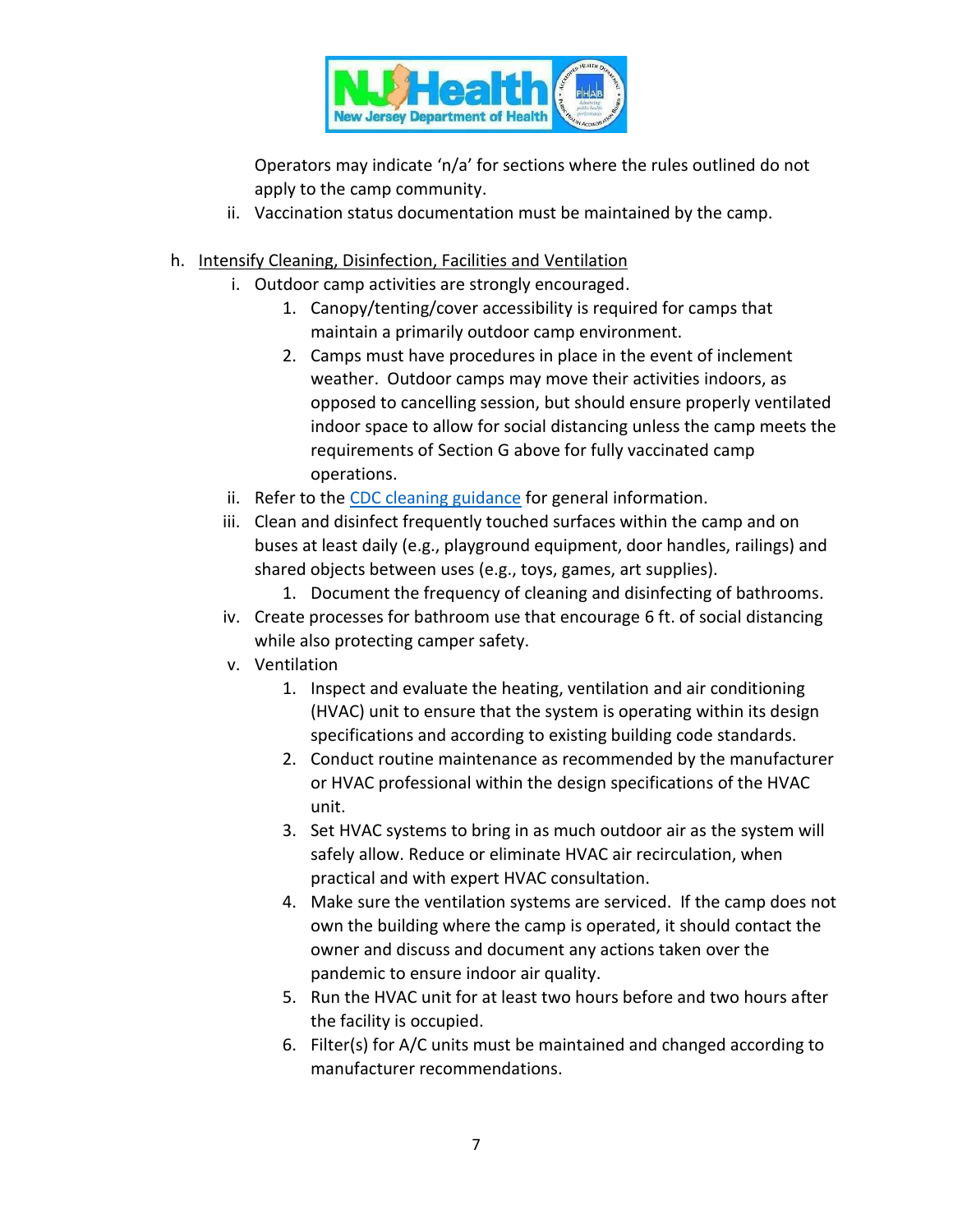

- 7. The camp should open widows if air conditioning (A/C) is not provided.
- 8. Consider installing portable air cleaners equipped with a high efficiency particulate air (HEPA) filter to increase the amount of clean air within the facility.
- 9. Consider using carbon dioxide devices as a means of monitoring CO2 levels and ventilation/air flow within a room/space.
- vi. [Take steps](https://www.cdc.gov/coronavirus/2019-ncov/php/building-water-system.html) to ensure that all water systems and features (e.g., drinking fountains, decorative fountains) are safe to use after a prolonged facility shutdown to minimize the risk of [Legionnaires' disease](https://www.cdc.gov/legionella/wmp/index.html) and other waterborne diseases.
- vii. Shared Buildings
	- 1. If multiple entities/camps operate programs using a shared facility (Ex: school building), those entities must arrange to stagger their activities in order to minimize intermingling among groups of campers.

## i. Attendance and Cohorting (Groupings)

- i. Restrict mixing between groups.
	- 1. Ensure, to the maximum extent possible, that groups include the same children and staff each day. Camp operators should minimize unvaccinated staff/camper movement between groups.
	- 2. If mixing of unvaccinated staff/campers cannot be avoided, masking of all floating unvaccinated staff and campers should be implemented.
- ii. Camper: Staff Cohorts
	- 1. Staff to camper ratios of 1 adult:1 counselor: 20 campers (ages 5-17 yrs.).
		- a. Groupings/cohorts that are comprised whereby at least  $\frac{1}{2}$  of all group/cohort participants are vaccinated the group may increase the count of participants by an additional 1:10 ratio.
	- 2. Staff to camper ratios of 1 adult: 1 counselor: 14 campers (ages 2.5 through 4 yrs.)
	- 3. Municipal public camps are required to abide by the maximum camper number per cohort stated above at ii.1 and 2. Though they are strongly encouraged to maintain the staff to camper ratios stated above, they are not required to do so where they are not otherwise subject to the N.J.S.A. 26:12-1 et seq.
- iii. Social distancing of 6 ft. should be maintained between groups.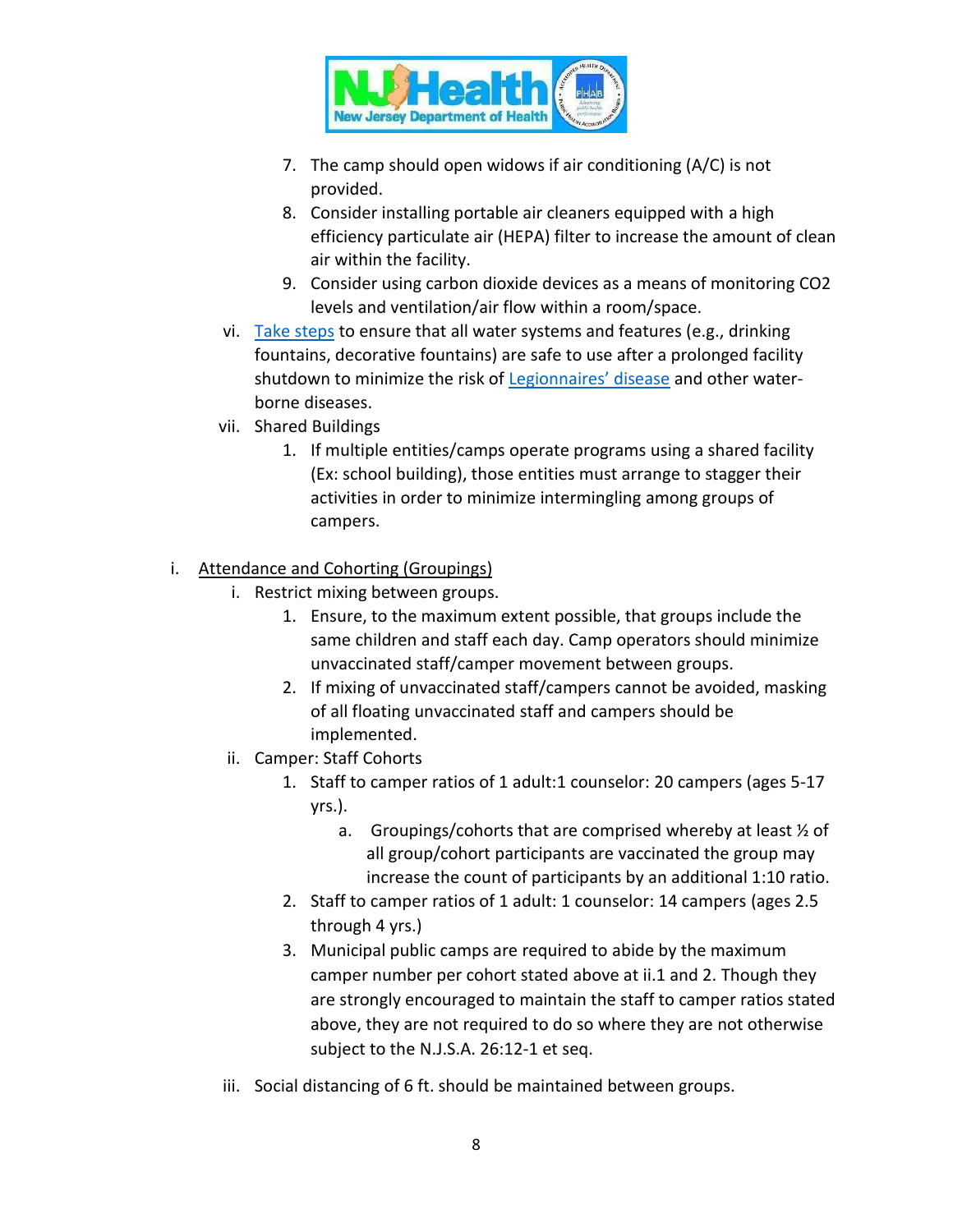

- j. Transportation Services
	- i. During bussing/transportation, social distancing must be maintained by maximizing space between riders and maintaining space between the driver and the passengers.
		- 1. Consider seating campers who are part of a cohort or family members together to maximize limited space.
	- ii. When feasible, a staff person should accompany the driver on all transportation routes to ensure safety and social distancing.
	- iii. Face coverings must be worn by all onboard transport vehicles except for those with medical necessities which prohibit the use and children 2 and under.
	- iv. Open windows, if safe to do so and except during inclement weather, to encourage air flow.
	- v. Vehicles must be cleaned and disinfected between uses and the activity documented.
	- vi. Masking may be required on public transportation per CDC directive.
- k. Food Service
	- i. Camps should stagger mealtimes and ensure cohorts remain intact.
		- 1. If feasible, have campers bring their own meals.
		- 2. Camps must make appropriate accommodations for food storage.
		- 3. Consider serving meals in separate rooms if possible and avoid congregation.
		- 4. Consider serving meals in outdoor environments.
	- ii. Clean and sanitize surfaces between each meal service.
	- iii. Eliminate self-service food such as buffets and salad bars. Self-service food is permitted where all food is packaged (e.g. is in individual wrapping or plastic containers). Facilities may operate buffet stations if food is kept behind plexiglass or a similar barrier and an attendant serves the campers and staff. Limit self-service drink stations to those that can be routinely and effectively cleaned and disinfected.
	- iv. Encourage proper hand washing before and after meals.
	- v. Use disposable food service items wherever feasible.
		- 1. If disposable items are not feasible, ensure that all non-disposable food service items are properly cleaned and sanitized.
- l. Sports and Recreational Activities
	- i. Where possible, strongly encourage activities that have the potential to produce respiratory droplets including singing, chanting, shouting, or playing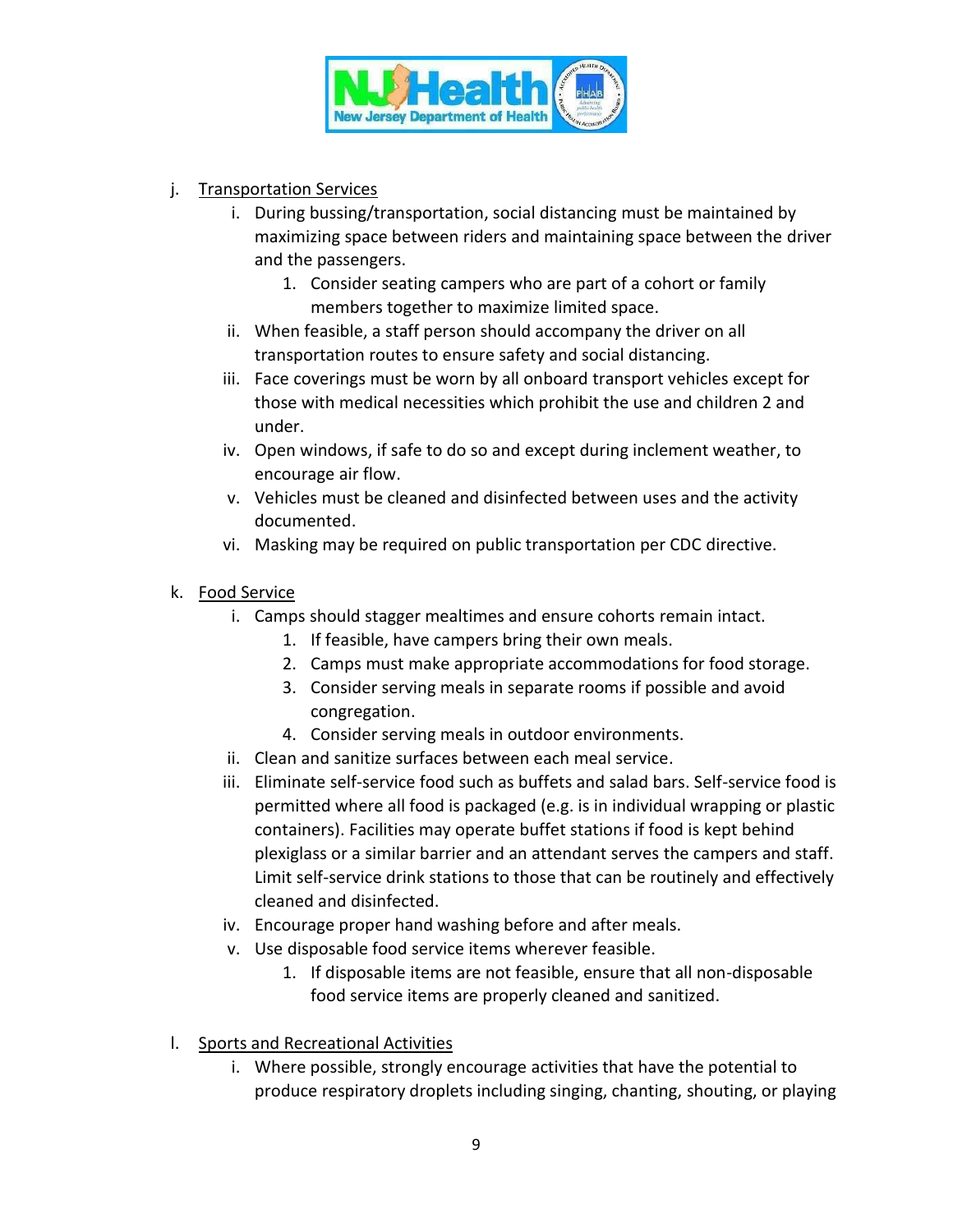

an instrument be performed outside. If conducted indoors, unvaccinated campers and staff are strongly encouraged to wear masks and physically distance, unless not practicable (i.e. when an individual is playing an instrument that requires use of their mouth), during these activities.

- ii. All indoor sports and recreational activities shall be conducted in accordance with the [Organized Sports](https://nj.gov/health/cd/documents/topics/NCOV/COVID_GuidanceForSportsActivities.pdf) Guidance.
- iii. Camps should increase breaks and encourage hydration of masked staff/campers throughout the day.
- iv. All swimming activities which include unvaccinated staff and campers should ensure cohorts are maintained and face covering as outlined in the Section D above apply.
- v. Sprinkler and spray park play areas which do not use recirculated water are approved for use and are not regulated via th[e N.J.A.C. 8:26 Public](https://nj.gov/health/ceohs/documents/phss/recbathing.pdf)  [Recreational Bathing](https://nj.gov/health/ceohs/documents/phss/recbathing.pdf) rule
	- 1. Ensure social distancing procedures are in place for unmasked water play participants.
- vi. Educate campers and staff on sports etiquette regarding social distancing and hygiene (e.g., no spitting, handshakes, etc.).
- vii. Clean and disinfect shared equipment between use. Avoid use of items that are not easily cleaned or disinfected.
- viii. Stagger outside play and events for individual camps (campers?) and coordinate outside play between camps sharing the same building.
- ix. Off-site activities and field trips are discouraged, but not prohibited.
	- 1. When participating in off-site activities and field trips, proper mask use is required consistent with Section D above, unless:
		- a. impractical for an individual to wear a face mask, such as when the individual is eating, drinking or swimming, or
		- b. when not around the general public (Ex. Hiking in wooded area away from the public).
	- 2. Offsite activities should minimize prolonged contact with others outside the camp.
	- 3. Consider day trips with small groups to nearby recreational areas where interaction with the external community may be limited.
	- 4. Day/resident camps who elect to participate in field trips and off-site activities must keep in mind that venue capacities remain impacted by Executive Orders limiting their on-site capacity and gatherings limits.
- m. Additional Requirements for Resident and Sleepaway Camp Activities
	- i. [COVID-19 Testing](https://www.state.nj.us/health/cd/documents/topics/NCOV/Guidance%20Fully%20Vaccinated.pdf)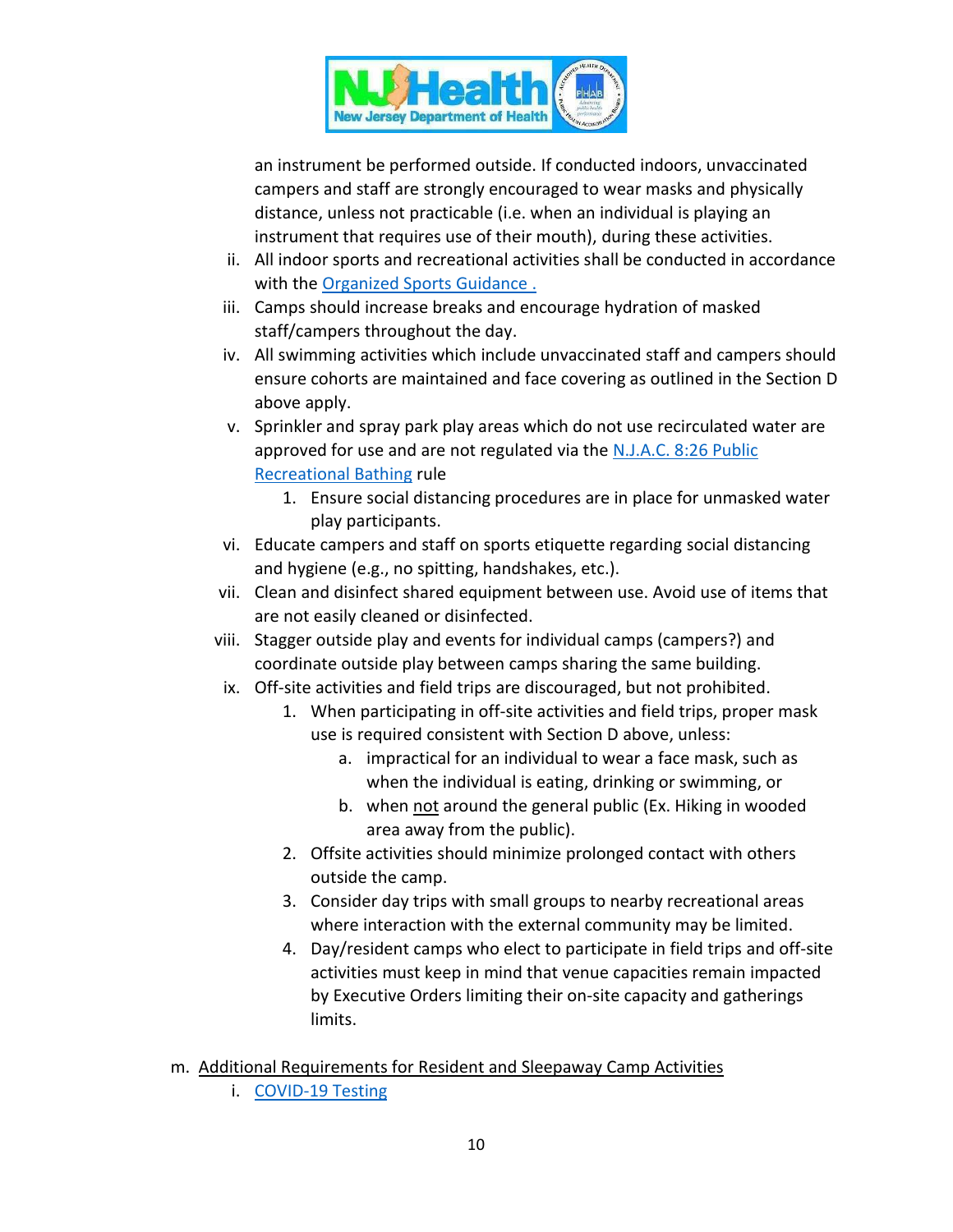

- 1. Fully vaccinated campers and staff are not required to participate in routine testing for COVID-19. Vaccination status documentation must be maintained by the camp.
- 2. Before arrival: All unvaccinated/partially vaccinated staff/campers will be required to have a documented negative test within 72 hours of arriving on-site.
	- a. Camps must have a procedure for documenting any exceptions.
	- b. Proof of clinical illness and recovery in the past 90 days will serve as acceptable documentation in lieu of before arrival testing.
- 3. After arrival: Unvaccinated/partially vaccinated staff/campers will be required to receive a documented test within 3-6 days of arrival at any youth camp.
	- a. Where the length of stay at camp is three days or less, this test is not required.
- 4. Resident camps must document policies and procedures for testing.
- 5. Lab analyzed tests whereby results are reported in congruence with New Jersey Communicable Disease Service guidelines are required
- ii. Camp operators should strongly encourage their eligible camp staff and campers to get vaccinated.
- iii. Camp operators should, prior to the arrival of staff and campers at the facility, communicate to staff, campers and parents the continued accessibility of free COVID-19 testing in areas across the country.
- iv. Operators should strongly encourage unvaccinated staff/campers to quarantine prior to arrival at camp.
- v. Camps should document policies and procedures that minimize the risk of transmission for staff concerning their permissible off-duty activities. The rules should detail expectations, training, testing, quarantine and isolation policies and procedures.
	- 1. At minimum, screen staff upon return
	- 2. Consider retesting staff upon return to the camp.
- vi. Long-term camps lasting more than 14 days who have implemented a bubble environment whereby all staff and campers remain on-site at all times, and routine on-site testing, quarantine and monitoring is conducted to establish "stable cohorts", may help facilitate safer larger group activities after the 15<sup>th</sup> day.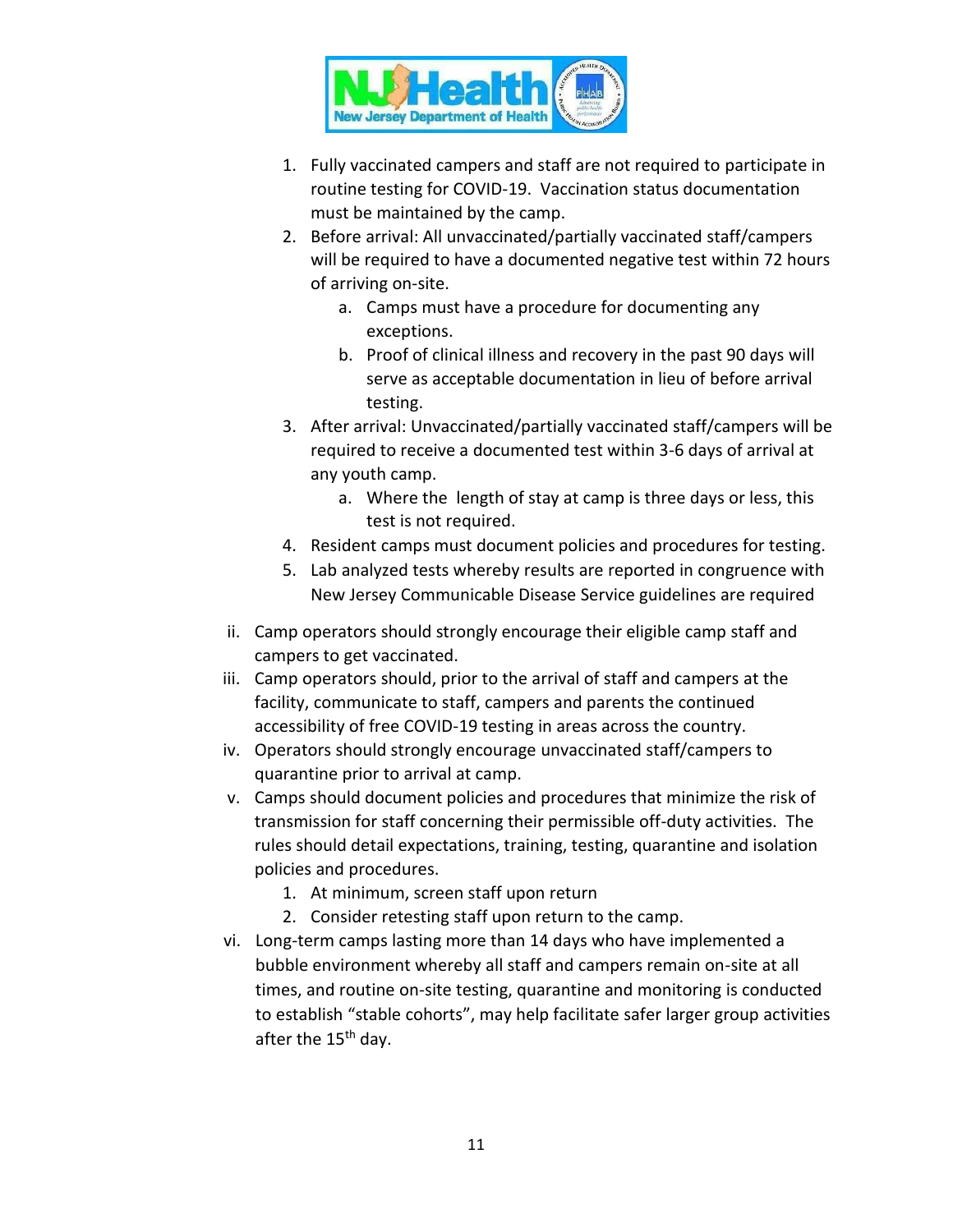

- vii. For all resident camps, health directors and other on-site health personnel must identify an isolation room or area to separate anyone who exhibits COVID-19 like [symptoms.](https://www.cdc.gov/coronavirus/2019-ncov/communication/print-resources.html?Sort=Date%3A%3Adesc) Also, see Section F above.
- viii. Resident camps must document policies and procedures for the isolation and quarantine of impacted staff/campers. Also, see Section F above.
	- 1. These policies and procedures must be provided to staff and to parents and guardians of all campers prior to attending camp.
	- 2. Parents/guardians may choose to allow campers to stay at the camp or to take their child home. Parents/guardians who choose to pick up a sick child should be provided with educational material regarding isolation, quarantine and the [care of someone sick with COVID-19.](https://www.cdc.gov/coronavirus/2019-ncov/if-you-are-sick/care-for-someone.html)
- ix. Bunking/ Sleeping
	- 1. Try to align mats or beds so that campers and staff sleep head-to-toe and at least 6 ft. apart.
	- 2. Ensure adequate ventilation within sleeping quarters.
		- a. Consider portable air filters in the sleeping quarters.
		- b. When possible, promote cross ventilation by opening two or more windows.
		- c. Consider the use of child-safe fans to increase the effectiveness of open windows. Safely secure fans in a window to blow potentially contaminated air out and pull new air in through other open windows and doors.
		- d. Set HVAC systems to bring in as much outdoor air as the system will safely allow. Reduce or eliminate HVAC air recirculation, when practical and with expert HVAC consultation.
- x. Campers, as part of defined cohort based on sleeping arrangements, are not required to mask while in their assigned sleeping quarters and among bunkmates/cohort.
	- 1. Campers must mask when 6 ft. distancing is not feasible or cannot be maintained when in the presence of those outside of their bunk/cohort.
- xi. Document the frequency of [cleaning and disinfecting](https://www.cdc.gov/coronavirus/2019-ncov/community/reopen-guidance.html) of bathrooms (e.g., in the morning and evening, after times of heavy use) and use EPA-registered [disinfectants](https://www.epa.gov/pesticide-registration/list-n-disinfectants-use-against-sars-cov-2)
	- 1. Encourage staff and campers to avoid placing toothbrushes or toiletries directly on counter surfaces.
- xii. Staff and campers with symptoms of COVID-19 at resident camps should immediately be separated from other campers and staff and follow [CDS](https://sonj-my.sharepoint.com/personal/danielle_clemons_doh_nj_gov/Documents/DClemons/2019%20reconfiguration%20folder/Youth%20Camp/COVID-19%20Emergency%20Response/COVID%20Youth%20Camp%20Guidance)  [Youth Camp Guidance.](https://sonj-my.sharepoint.com/personal/danielle_clemons_doh_nj_gov/Documents/DClemons/2019%20reconfiguration%20folder/Youth%20Camp/COVID-19%20Emergency%20Response/COVID%20Youth%20Camp%20Guidance) Individuals who are sick should be cared for in